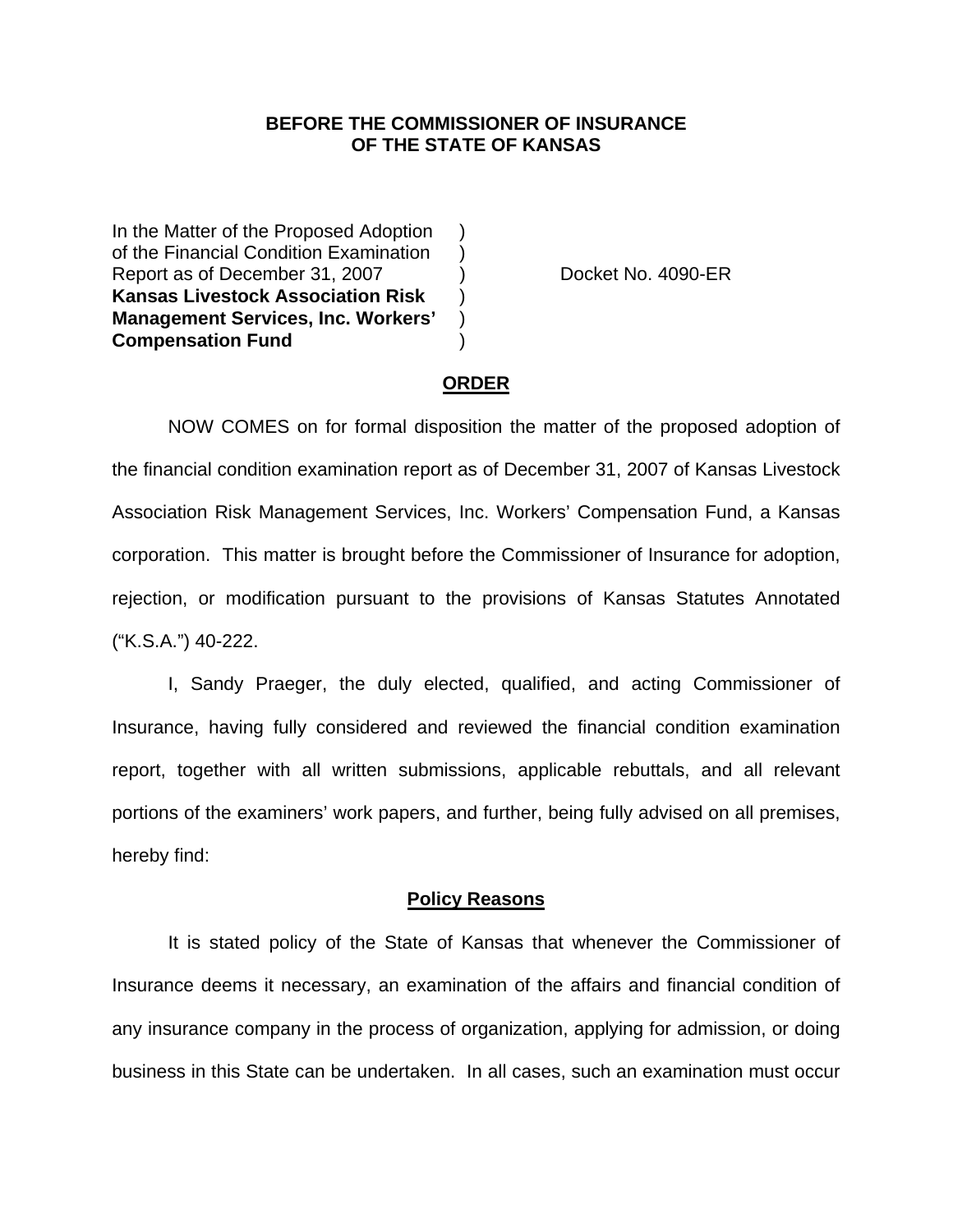once every five (5) years. Through the examination process, the insurance consuming public will be well served and protected.

#### **Findings of Fact**

 1. The Commissioner of Insurance has jurisdiction over this matter pursuant to K.S.A. 40-222.

 2. An examination of Kansas Livestock Association Risk Management Services, Inc. Workers' Compensation Fund was undertaken by the Kansas Insurance Department and was completed on April 28, 2008.

 3. The examiner-in-charge tendered and filed with the Kansas Insurance Department a verified written report of the examination within thirty (30) days following completion of the examination, to wit; May 13, 2008.

 4. Following receipt of the verified report, the Kansas Insurance Department transmitted the report to Kansas Livestock Association Risk Management Services, Inc. Workers' Compensation Fund on January 7, 2010, with a duly executed notice advising the company of its opportunity to prepare and submit to the Kansas Insurance Department a written submission or rebuttal with respect to any and all matters contained in the report. Kansas Livestock Association Risk Management Services, Inc. Workers' Compensation Fund was further advised that any written submission or rebuttal needed to be filed with the Kansas Insurance Department no later than thirty (30) days after receipt of the verified report.

 5. Kansas Livestock Association Risk Management Services, Inc. Workers' Compensation Fund filed a written acceptance of the verified report on January 26, 2010.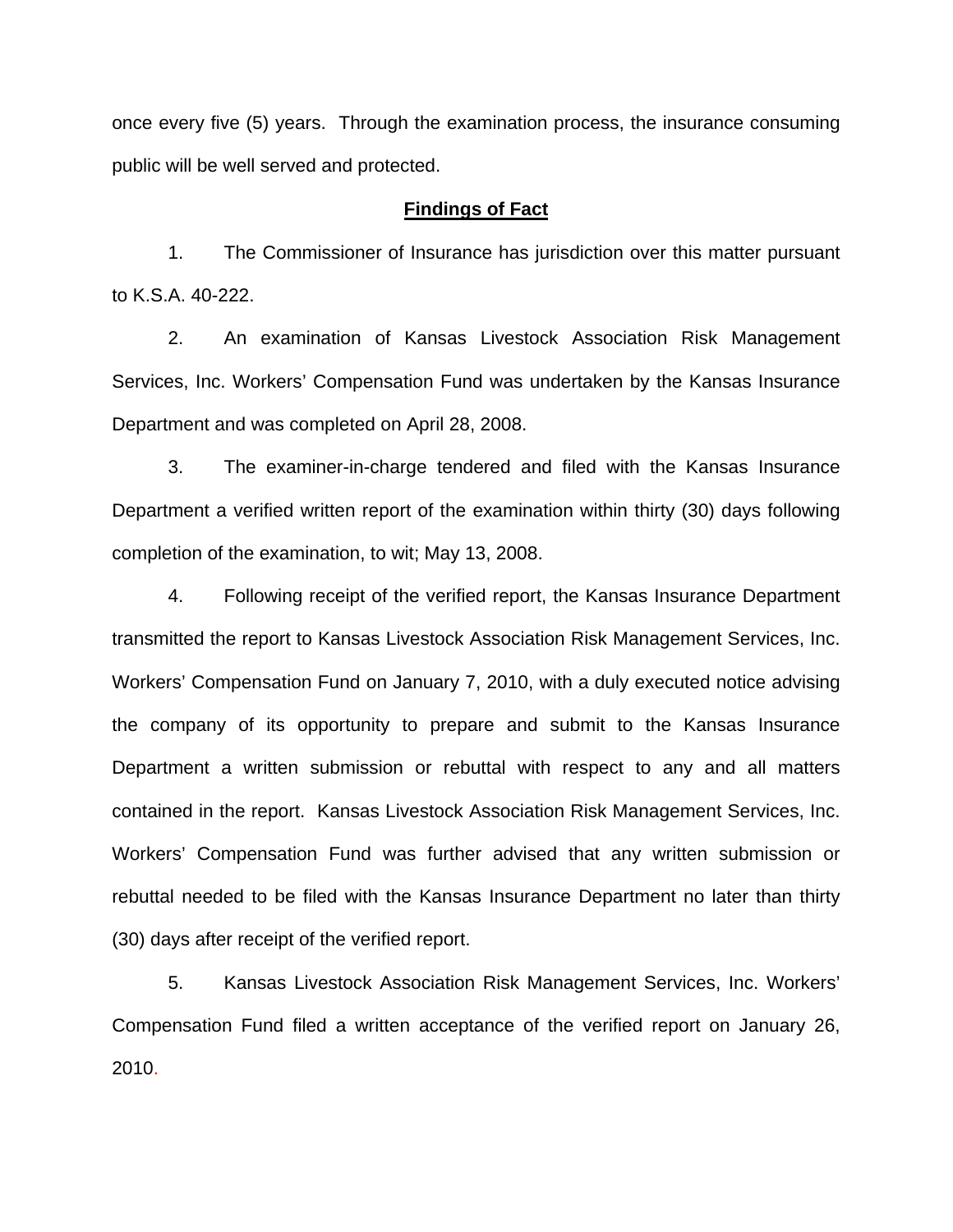6. Based upon the written submission tendered by Kansas Livestock Association Risk Management Services, Inc. Workers' Compensation Fund, the company took no exceptions to matters contained in the verified report.

 7. Within thirty (30) days of the end of the time period allowed for written submission or rebuttal, the Commissioner of Insurance fully reviewed the report, together with all written submissions and rebuttals provided by Kansas Livestock Association Risk Management Services, Inc. Workers' Compensation Fund. The Commissioner of Insurance further reviewed all relevant workpapers.

 8. No other written submissions or rebuttals were submitted by Kansas Livestock Association Risk Management Services, Inc. Workers' Compensation Fund.

## **Conclusion of Law**

9. K.S.A. 40-222(k)(2) provides:

"Within 30 days of the end of the period allowed for the receipt of written submissions or rebuttals, the commissioner shall fully consider and review the report, together with any written submissions or rebuttals and any relevant portions of the examiners workpapers and enter an order:

- (A) Adopting the examination report as filed or with modification or corrections. If the examination report reveals that the company is operating in violation of any law, regulation or prior order of the commissioner, the commissioner may order the company to take any action the commissioner considers necessary and appropriate to cure such violations; or
- (B) rejecting the examination report with directions to the examiners to reopen the examination for purposes of obtaining additional data, documentation or information, and refiling pursuant to subsection (k); or
- (C) call and conduct a fact-finding hearing in accordance with K.S.A. 40- 281 and amendments thereto for purposes of obtaining additional documentation, data, information and testimony."